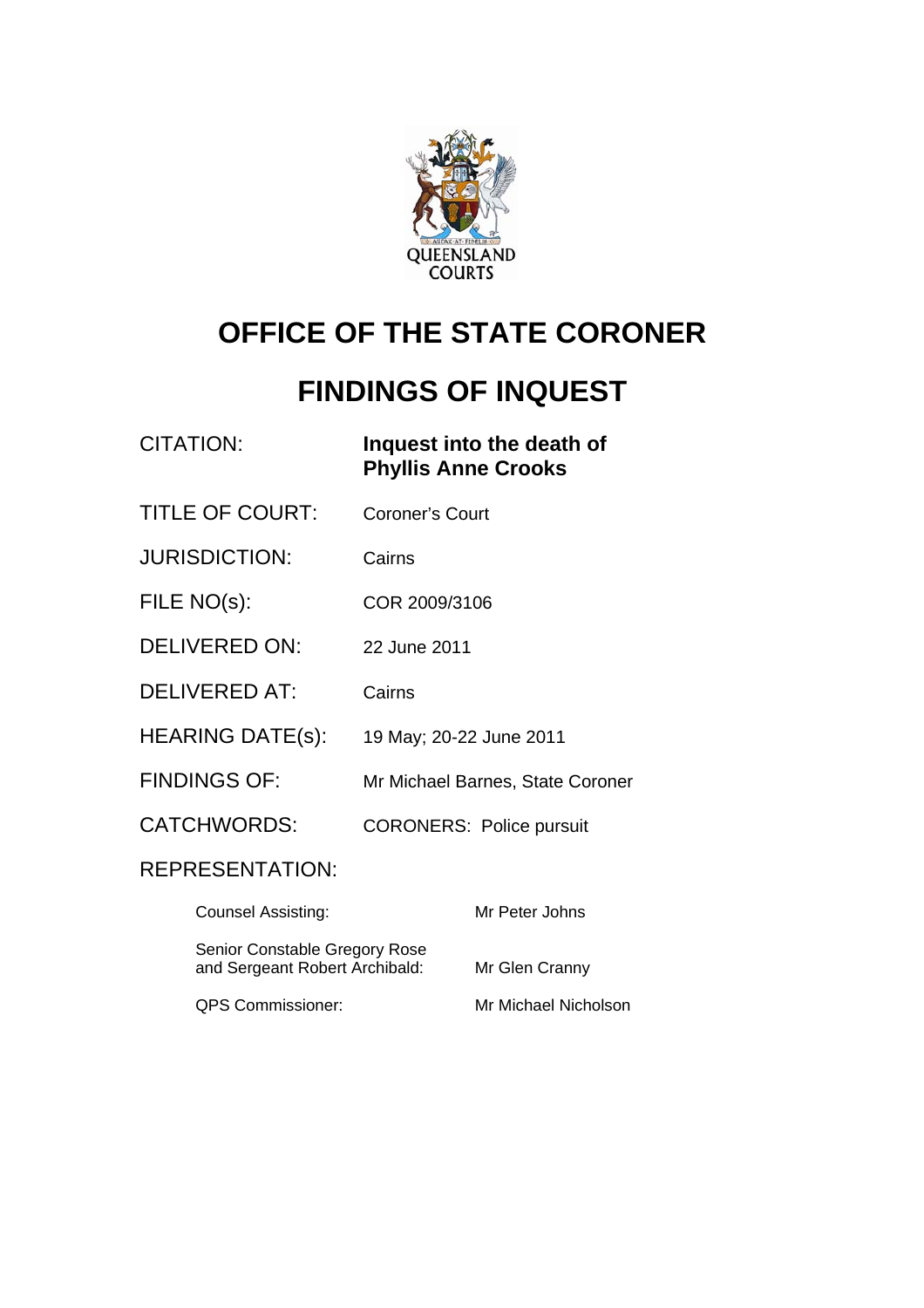#### **Table of Contents**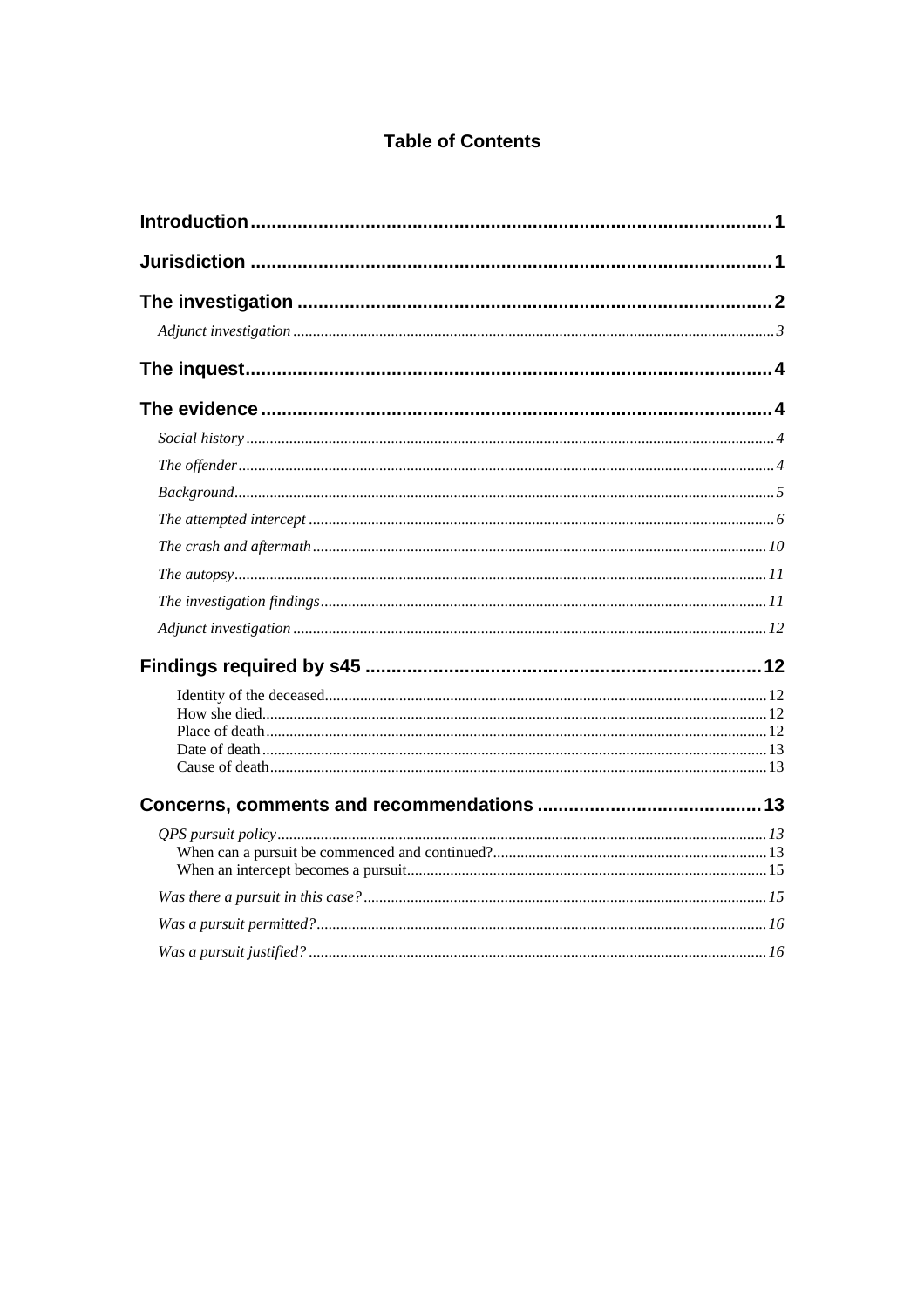<span id="page-2-0"></span>The *Coroners Act 2003* ("the Act") provides in s47 that when an inquest is held into a death that happened in the course of or as a result of police operations, the coroner's written findings must be given to the family of the person who died, each of the persons or organizations granted leave to appear at the inquest and to various officials with responsibility for the justice system including the Attorney-General and the Minister for Police, Corrective Services and Emergency Services. These are my findings in relation to the death of Phyllis Anne Crooks. They will be distributed in accordance with the requirements of the Act and posted on the website of the Office of the State Coroner.

# **Introduction**

Early on the morning of Saturday 12 December 2009, 50 year old Phyllis Crooks was driving to her regular early morning shift at the Coles Supermarket Bakery in Cairns. She had no time to react when a car on the wrong side of the divided Bruce Highway at Woree sped towards her. It struck her vehicle head on and Mrs Crooks suffered severe injuries which led to her death about 24 hours later. In the minutes before the collision two police officers in separate vehicles attempted to intercept the vehicle that struck Mrs Crooks. At the time of the collision one of those officers was still in the process of attempting to intercept the vehicle.

These findings:-

- establish the circumstances in which the fatal injuries were sustained;
- confirm the identity of the deceased person, the time, place and medical cause of her death; and
- consider whether the police officers involved acted in accordance with the Queensland Police Service (QPS) policies and procedures then in force.

As this is an inquest and not a criminal or civil trial, these findings will not seek to lay blame or suggest anyone has been guilty of a criminal offence or is civilly liable for the deaths. As the deaths followed immediately a series of events involving police and the incident was investigated by other police officers, the findings also critique the quality of that investigation.

# **Jurisdiction**

I am satisfied that the death of Mrs Crooks occurred in the course of a "police operation". That category of reportable death was introduced into s.8 of the Act on 2 November 2009. Such categorisation has the effect of making an inquest mandatory unless I, as the investigating coroner, am satisfied the circumstances do not require one to be held. In this case I was not satisfied such circumstances existed and an inquest took place pursuant to s.27 of the Act.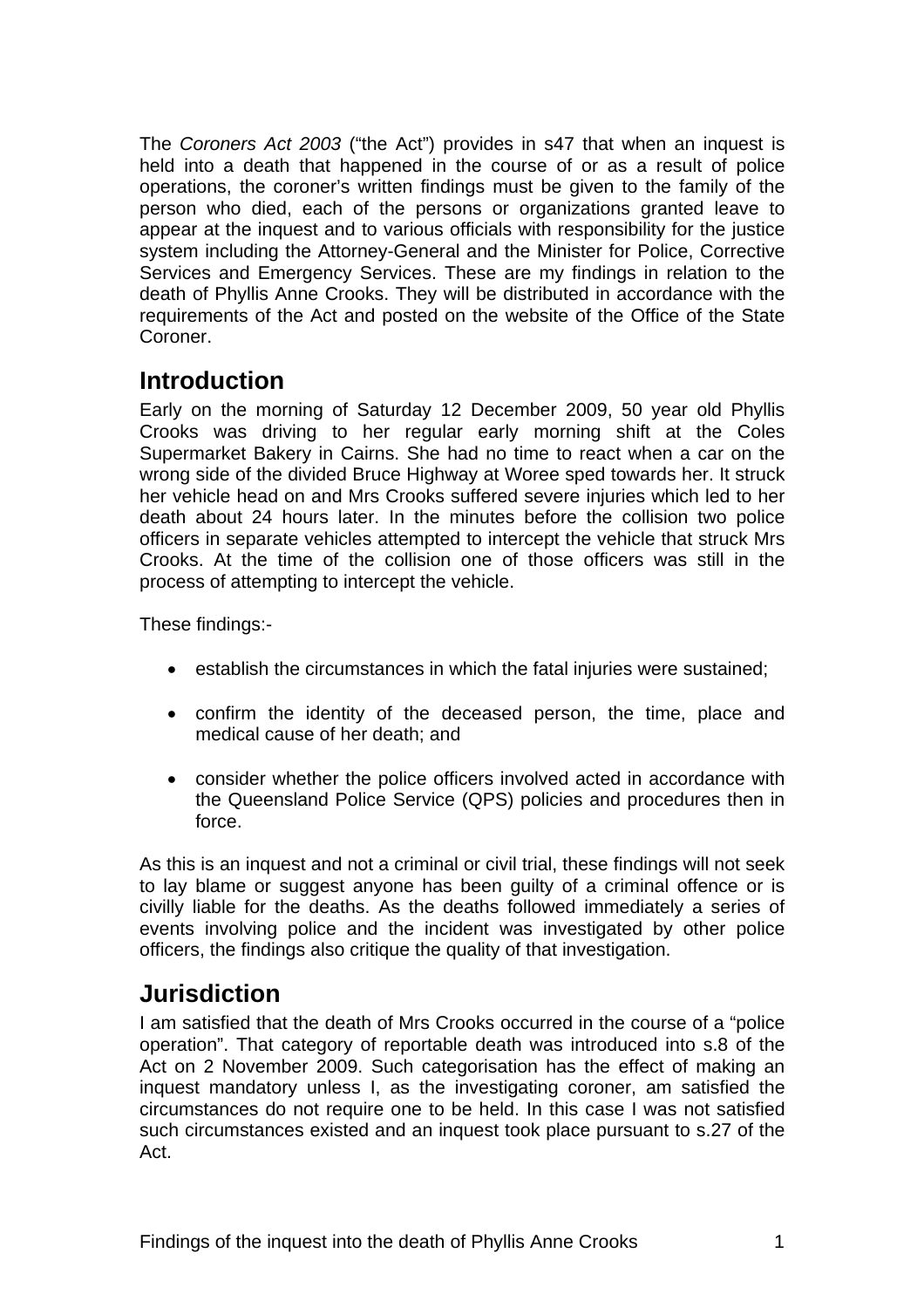# <span id="page-3-0"></span>**The investigation**

The coronial investigation was conducted by the QPS Ethical Standards Command (ESC) and a detailed report was prepared by Detective Acting Inspector Robert Crowe.

The initial stages of the investigation were conducted by officers from Cairns Criminal Investigation Bureau. Among other inquiries they conducted interviews with the two police officers who had made attempts to intercept one of the vehicles involved in the collision.

Senior Constable Scott Ezard, a forensic crash investigator attached to the Cairns District attended the scene of the collision on 12 and 13 December 2009 and conducted a detailed examination. He directed a series of photographs be taken and took measurements that later formed the basis for his preparation of a scaled forensic map of the scene. As part of his subsequent investigation, Senior Constable Ezard conducted skid testing at the scene of the collision in order to obtain a precise reading for the coefficient of friction of the bitumen surface concerned. This allowed a more accurate analysis of the speed of the vehicles involved. He had both vehicles mechanically inspected and as part of that process had mechanics remove the airbag modules from the vehicles.<sup>[1](#page-3-1)</sup> The content of one of the modules was able to be downloaded and then interpreted by an analyst at Monash University in Melbourne. The investigation and the methods used by Senior Constable Ezard were later reviewed by Sergeant David Stocker, a senior collision analyst at the Forensic Crash Unit in Brisbane.

Acting Inspector Crowe and Inspector Brian Swan of the ESC arrived in Cairns early on 13 December 2009. That morning they attended the scene of the collision and conducted further directed interviews with the two police officers most involved in the incident. These interviews were video taped while they took place at the relevant points along the Bruce Highway at Woree.

Detective Acting Inspector Crowe subsequently either conducted or oversaw a large number of interviews with other police and civilian witnesses. He also collated all relevant information from the Queensland Ambulance Service (QAS) and Cairns Base Hospital.

Blood samples of both drivers involved in the collision were analysed. Urine samples were taken, pursuant to a direction, from the two police officers referred to earlier. Communication tapes recording police radio transmissions were seized as were job log records and notebook entries from officers involved.

 $\overline{a}$ 

<span id="page-3-1"></span> $1$  The airbag modules include memory chips that record the status of various systems in the vehicle at the time the airbag is activated. I will address the outcome of this inspection later in these findings.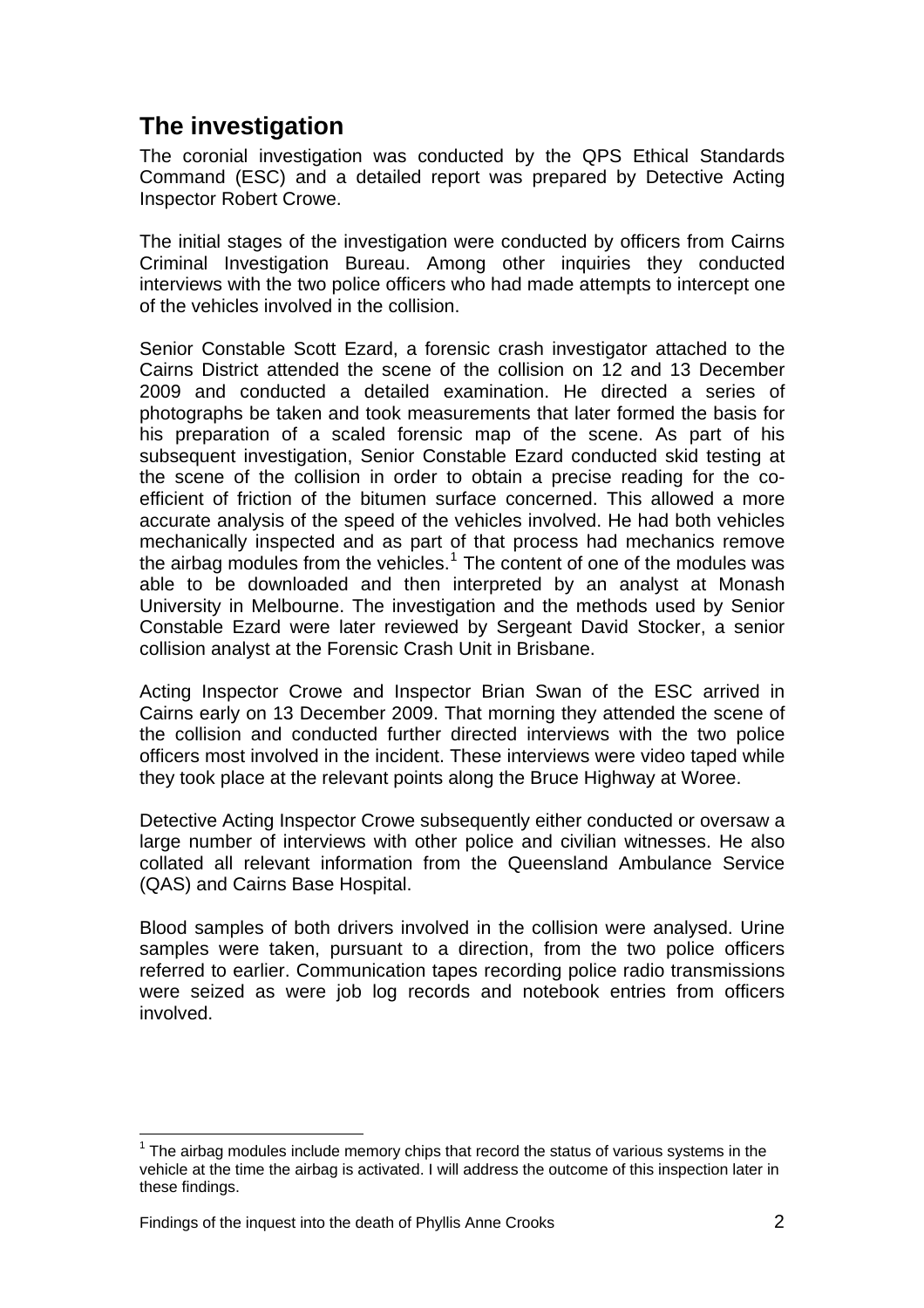<span id="page-4-0"></span>A public appeal for information regarding the collision led to a number of further civilian witnesses coming forward, but failed to identify the driver of one particular vehicle of interest.<sup>[2](#page-4-1)</sup>

Because perceptions are so important in matters such as these, it would have been preferable had the ESC immediately assumed responsibility for the investigation. It was clear from the outset this was a police related incident in which Mrs Crooks had received life threatening injuries. That did not happen because the policy only mandates the ESC assume immediate responsibility for the investigation if a death has resulted. If serious injury but not death occurs, the ESC can elect to assume responsibility.

In this case the ESC was advised of the incident a little more than an hour after it occurred but chose not to take control of the investigation. Accordingly, the local Regional Crime Coordinator quite properly caused the officers involved in the incident to be interviewed by local detectives. When it became apparent later in the day that Mrs Crooks was unlikely to survive, the initial decision was reversed and officers from the ESC flew to Cairns and assumed responsibly for the on-going investigation. No evidence was lost as a result of the way the matter was handled.

There is evidence the two officers most closely involved in the incident briefly discussed their recollection of events before they were interviewed. QPS policy rightly places the responsibility to avoid such conduct on the officers themselves but there is also a role for those investigating an incident to ensure separation. There is no evidence in this case that the integrity of the investigation was compromised or that there were attempts at collusion.

In any event I am satisfied all relevant sources of information have been accessed and the results effectively collated. I commend those responsible for their efforts.

## *Adjunct investigation*

In early and mid 2010 the Crime and Misconduct Commission (CMC) received information from a number of sources alleging one of the officers involved in the lead up to the collision had performed a blocking manoeuvre in the course of attempting to intercept the vehicle later involved in the collision. The significance of this was that such manoeuvre would be in breach of the QPS pursuit policy. The information supplied to the CMC also alleged a junior officer had been told to "shut up" about his knowledge of the allegation.

The complaint was referred to the ESC and Acting Inspector Crowe assigned to investigate the matter. He conducted a series of further interviews in August 2010 as part of his investigation. The outcome of that investigation is set out later in these findings.

<span id="page-4-1"></span> $\overline{a}$  $2$  This is the vehicle referred to later in these findings which was stopped at the lights in Anderson Rd waiting to turn right onto the Bruce Highway and positioned immediately in front of the vehicle driven by Derks as he was approached by Senior Constable Rose.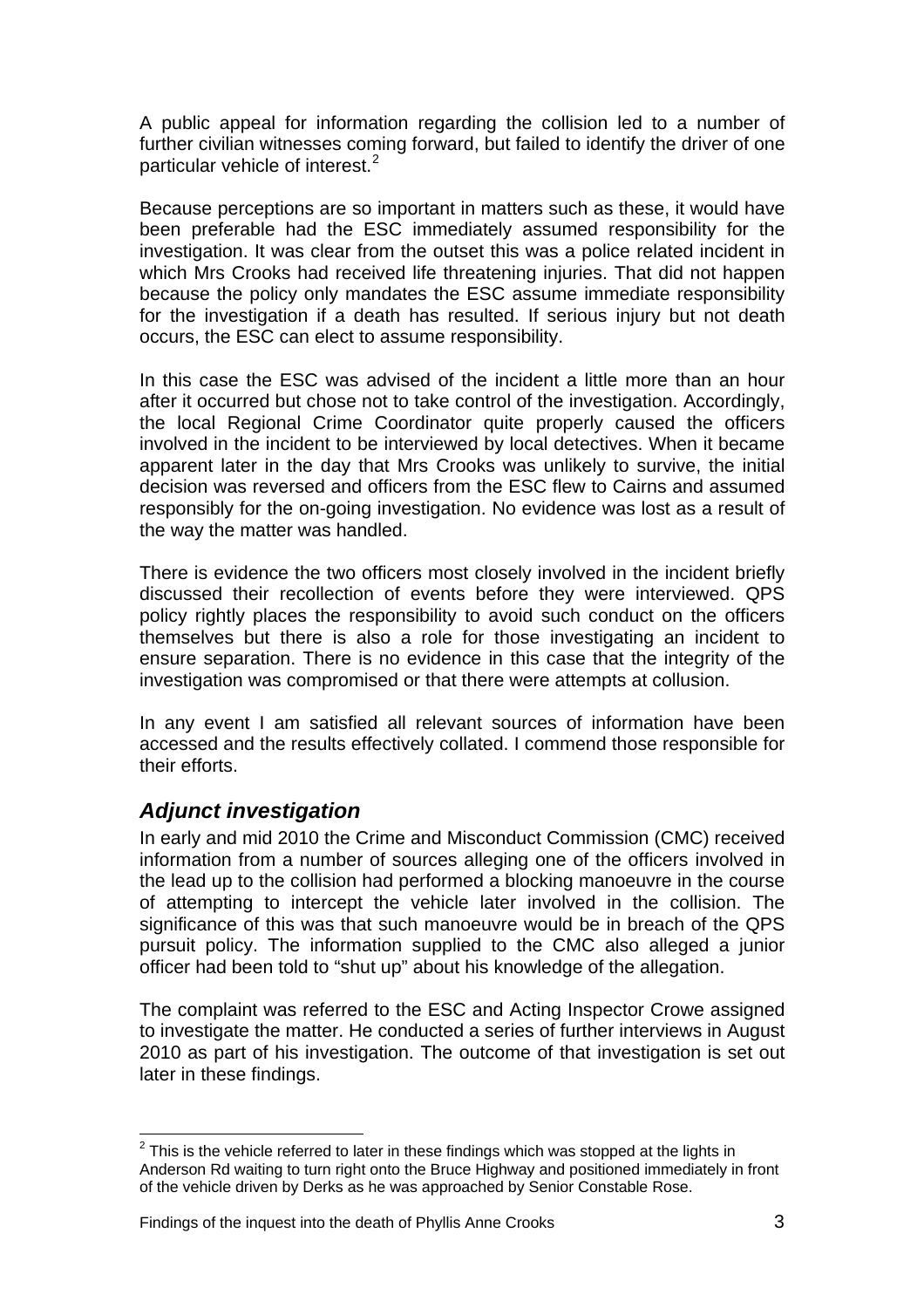# <span id="page-5-0"></span>**The inquest**

A pre-inquest conference was held in Brisbane on 19 May 2011. Mr Johns was appointed counsel assisting and leave to appear was granted to the Commissioner of the Queensland Police Service, and the officers involved in the incident. An inquest was held in Cairns on 20 June 2011. Evidence was heard over two days; a view was conducted of the incident site and the path the vehicles travelled; 154 exhibits were tendered and seven witnesses gave evidence.

# **The evidence**

I turn now to the evidence. Of course I can not even summarise all of the information contained in the exhibits and transcript but I consider it appropriate to record in these reasons the evidence I believe is necessary to understand the findings I have made.

## *Social history*

Phyllis Anne Crooks, known as Pat to her friends and family, was born on 20 September 1959 meaning she was 50 years of age when she died. Pat was married to Dennis Crooks on 22 February 1997 although they had been together for 10 years prior.

In the early hours of Saturday 12 December Pat kissed her husband good-bye and set off for her 6:00am to 3:00pm shift at the Coles bakery in central Cairns where she had been working for around six months.

Victim impact statements prepared by Dennis Crooks and other members of Pat's family were tendered at this inquest. They eloquently describe the regard in which she was held by friends and family as a "*beautiful, caring, loving*" person. It is clear she was greatly loved and is very much missed by Dennis, her daughter Stacey, her very close niece Lisa, her grandchildren, extended family and many friends. I offer them my sincere condolences.

# *The offender*

At the time of the incident, Robert Alan Derks was 21 yrs old. He had lived in north Queensland for several years after moving there from his home state of Tasmania. His criminal history in Tasmania and Queensland prior to this incident included many convictions for, predominantly, property and driving offences and offences of dishonesty.

As a result of his actions on 11 and 12 December 2009 Mr Derks was charged with, and pleaded guilty to, seven offences. Most relevant to this inquest were two offences, namely dangerous operation of a motor vehicle, relating to the period from his being spotted by police stationed on the Bruce Highway at Woree until his collision with Mrs Crooks, and the manslaughter of Mrs Crooks.

On 27 April 2011 Mr Derks was sentenced by His Honour Justice Jones in the Supreme Court at Cairns to a period of 13 years imprisonment for the offence of manslaughter. He was sentenced to two years imprisonment to be served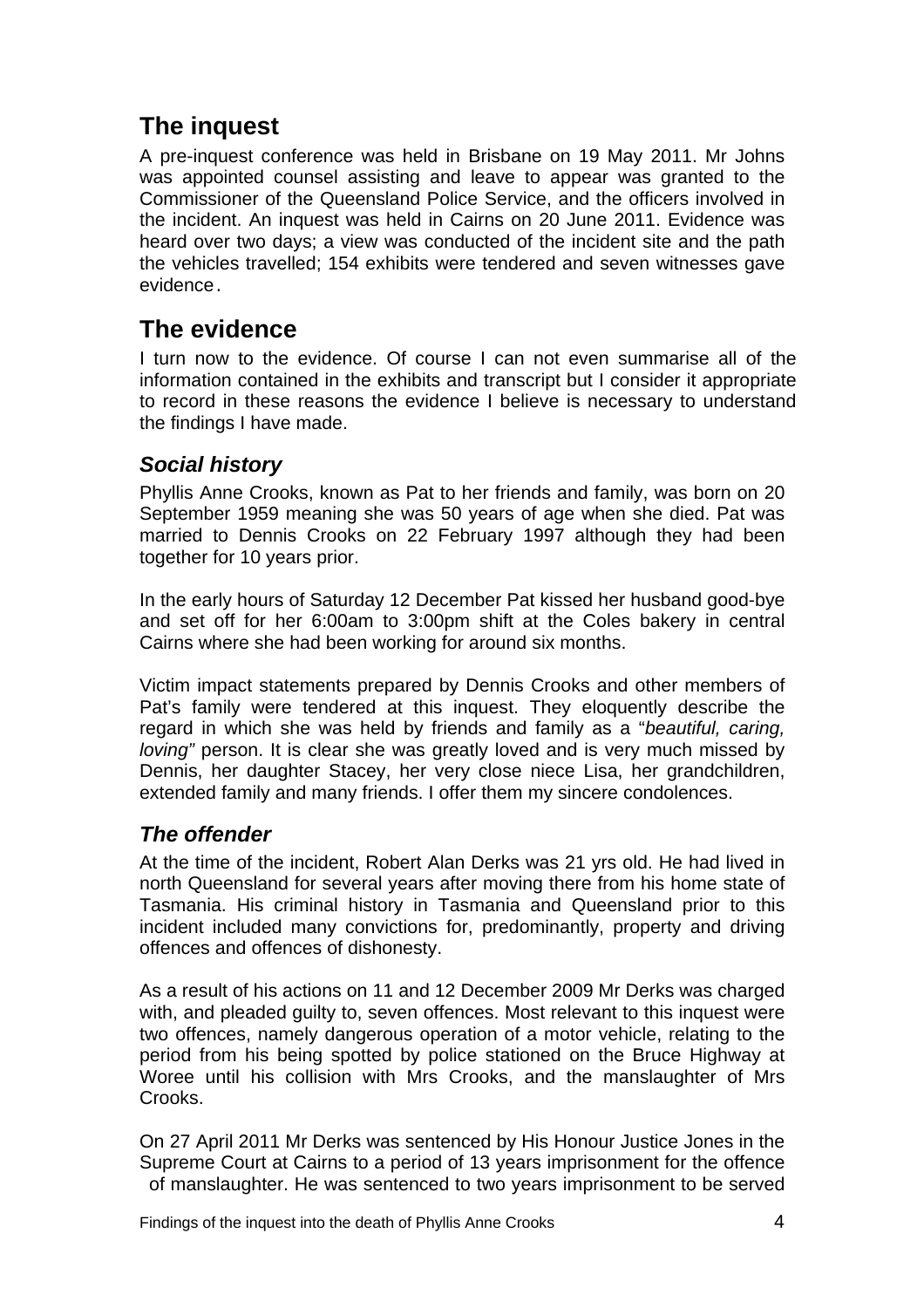<span id="page-6-0"></span>concurrently for the dangerous operation of a motor vehicle at Woree.

### *Background*

Most of Mr Derks' actions on the evening before the fatal crash have to be deduced from the evidence of others as he claims to have a very limited memory of the events.

At 10:00pm on the evening of 11 December 2009 Mr Derks left the house where he had been residing at Edmonton, south of Cairns, in acrimonious circumstances. After making his way to nearby Bentley Park Mr Derks stole a Toyota Hilux and drove it to Innisfail where he was next sighted performing 'burnouts' for a period of around five minutes near a nightclub. Mr Derks then stole a motorcycle which he had to abandon soon after when confronted by the owner. Possibly in his haste to escape, he irretrievably bogged the Hilux in a ditch. Abandoning that vehicle he then stole a Mazda from a nearby wrecking yard although travelled only three kilometres before also crashing that car. He then stole a silver Commodore sedan from the yard of its owner in Innisfail. He drove that vehicle back to the southern suburbs of Cairns.

Although Mr Derks has never given an account of his actions on 11 and 12 December 2009, he acknowledged in material tendered at his sentencing that he was heavily affected by alcohol during the commission of these offences and the long stints of driving in between. He said at the inquest he drank approximately a bottle and a half of bourbon over the course of the evening. Empty alcohol bottles were found in some of the abandoned vehicles with the owners telling police they had not been present prior to the theft. Mr Derks himself states he was so affected by alcohol he was 'blacked out' for much of the period and has only intermittent patches of memory in the hours leading up to his admission to hospital on the morning of 12 December 2009. There is, though, no doubt that at 5:18am on that morning, after returning to Cairns he was driving at a speed well over the 60km/h limit in a southerly direction on the Bruce Highway service road at Woree.

A few hours prior to this a large number of police from various stations had set up a stationary random breath testing (RBT) site with a view to testing south bound traffic on the Bruce Highway. The site was located 500m north of the Anderson Rd intersection on the eastern side of the highway. On the opposite side of the Bruce Highway was a McDonalds eatery and a disused drive-in theatre which were accessed by a service road running down the western side of the highway.

Acting Senior Sergeant Robert Archibald was the acting officer in charge of the Cairns District Traffic Branch. He had commenced his shift at 1:00am and began working at the RBT site a short time later. Senior Constable Gregory Rose arrived at the RBT site at 3:00am which coincided with the commencement of his shift.

The silver Commodore being driven by Robert Derks along the service road attracted the attention of Sergeant Archibald and a number of the other police working at the RBT site due to its excessive speed. The officers who saw the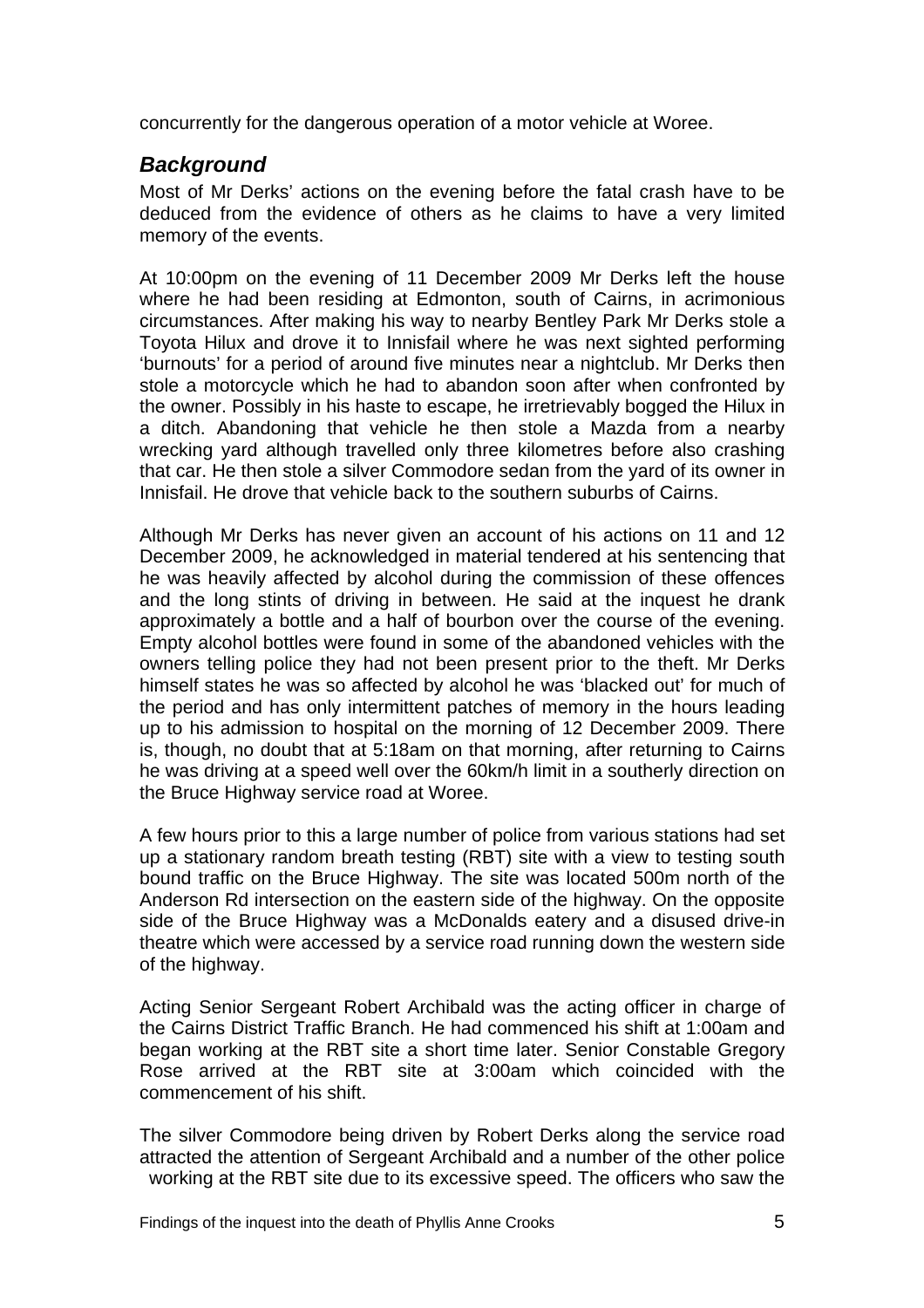<span id="page-7-0"></span>vehicle estimated it was travelling somewhere between 80 and 120km/h in a 60km/h zone as it approached their position. It was sufficiently fast that one officer initially thought it would be unable to negotiate the roundabout. The speed of the vehicle caused Sergeant Archibald to yell out to Senior Constable Rose even before the vehicle reached the roundabout. He chose to alert Senior Constable Rose because he had his motorcycle positioned to the south of the RBT site, ready to pursue vehicles that did not stop.

Senior Constable Rose observed the silver Commodore later than some other officers but still before it reached the roundabout. He estimated it to be travelling at around 80 or 90 km/h when he first saw it.<sup>[3](#page-7-1)</sup> He says it slowed considerably as it approached the roundabout. So slow in fact he considered the driver was 'taunting' police and wanting to "*entice*" them into following him.<sup>[4](#page-7-2)</sup> All other officers shared the view Mr Derks was at least trying to draw attention to himself, by not only slowing down so much, but also by sounding his horn several times and then accelerating hard as he exited the roundabout.

### *The attempted intercept*

As Senior Constable Rose mounted his marked police BMW motorcycle he saw the silver Commodore turn right at the roundabout onto Charlotte Close and then take the next left into Loretta Avenue. Although buildings obscured some of his view he says the noise made by the Commodore as it accelerated led him to believe the driver was again speeding as he travelled south along Loretta Avenue.

Senior Constable Rose set off in a southerly direction along the Bruce Highway in the hope, as much as expectation, he might spot the silver Commodore as he approached the intersection with Anderson Rd. Loretta Avenue, which travels parallel to the Bruce Highway, comes to an end once it reaches Anderson Rd. Senior Constable Rose knew the driver of the silver Commodore would then be able to turn left and head towards the Bruce Highway or turn right and head west towards a residential area and away from police.

Sergeant Archibald also left the RBT site within seconds of Senior Constable Rose. He was driving an unmarked Toyota Kluger 4WD. Both police officers engaged their flashing emergency lights (located on a sun visor in the case of the unmarked Kluger) when leaving the RBT site though neither engaged their siren. This state of affairs remained for the entirety of events through to the collision.

Senior Constable Rose approached the four way intersection of the Bruce Highway and Anderson Rd and pulled into the added right hand turn lane at the traffic lights. To his right he saw two stationary vehicles, one behind the other, in the right hand turning lane of Anderson Rd (ostensibly waiting to turn right into the south bound lanes of the Bruce Highway). The second of these

 3 Exhibit B2.2 at 1

<span id="page-7-2"></span><span id="page-7-1"></span><sup>4</sup> Exhibit B2 at 32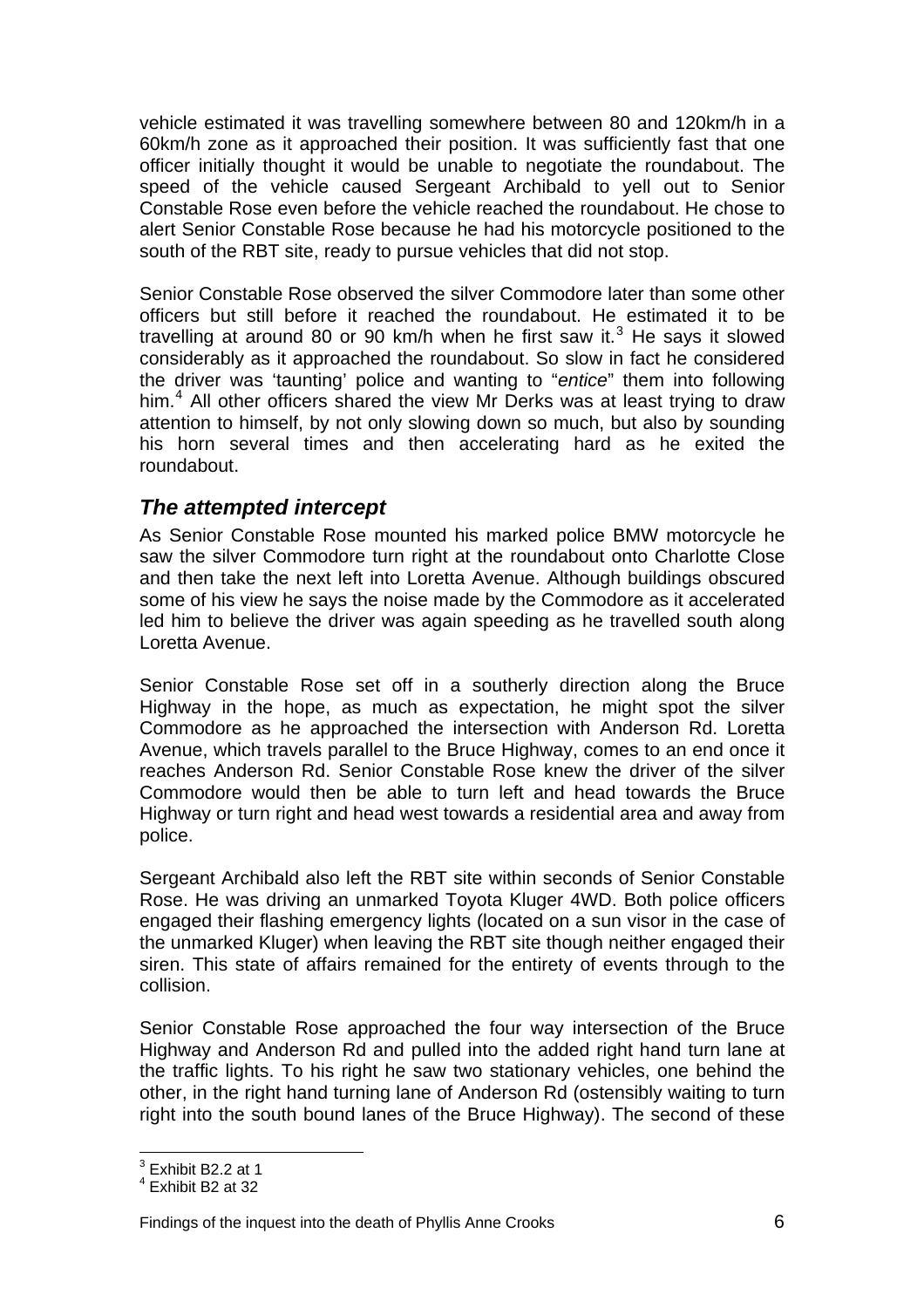vehicles was the silver Commodore sedan which he correctly assumed to be the vehicle he had been sent to intercept.

Those two vehicles were at a red light and although he considered waiting for the silver Commodore to enter the Bruce Highway before attempting an interception, he feared the driver might try to turn around or alight from the vehicle now the police motorcycle was in plain view. Therefore, Senior Constable Rose turned to his right into Anderson Rd and performed a u-turn, pulling up approximately 10 to 15 metres to the rear of the Commodore. Sergeant Archibald had by this stage arrived at the Anderson Rd intersection. He remained in the south bound lanes of the Bruce Highway at the lights and was in a good position to observe the silver Commodore and the movements of Senior Constable Rose.

As Senior Constable Rose began to lean to his left to get off his motorcycle he saw the white reverse lights on the silver Commodore illuminate and then noticed the driver was reversing towards him. He was sufficiently concerned for his safety that he un-holstered his Glock firearm and says he had it three quarters out by the time the vehicle came to a stop – around 3 to 5 metres from him. In the brief moment the silver Commodore was stopped Senior Constable Rose yelled at the driver, directing him to stop the vehicle. He did this loud enough that Sergeant Archibald was able to hear him from his position. The observations of the two officers and an analysis of tyre marks left at the scene establish that Mr Derks manoeuvred the silver Commodore sharply to the right and travelled over a small median strip separating the east and west bound lanes of Anderson Rd. He then mounted a triangular traffic island which is placed to form a left hand turning lane from the northbound lanes of the Bruce Highway for those intending to travel west along Anderson Rd. To the understandable surprise of both officers the silver Commodore continued in a southerly direction beyond the intersection and into northbound lanes of the clearly divided Bruce Highway.

Sergeant Archibald told investigators he had been contemplating the way in which he might intercept the Commodore as it entered the intersection and, he presumed, began travelling south in the southbound lanes. He acknowledged he drove forward for perhaps 1.5 car lengths onto the intersection to make sure the driver of the Commodore saw him. He denied any deliberate attempt to corral, block or force the silver Commodore onto the wrong side of the Bruce Highway.

Sergeant Archibald says he immediately 'floored' his vehicle once he saw the silver Commodore accelerate away on the wrong side of the road. He told investigators and the inquest the acceleration of the other vehicle was as great as any vehicle he had seen in his career. He said at the inquest he hoped he might be able to get close enough to the Commodore to record its registration number.

As a result of the manner in which the other vehicle was being driven Sergeant Archibald quickly decided pursuing it could not be justified. He pulled over to the left side of the southbound lanes of the Bruce Highway and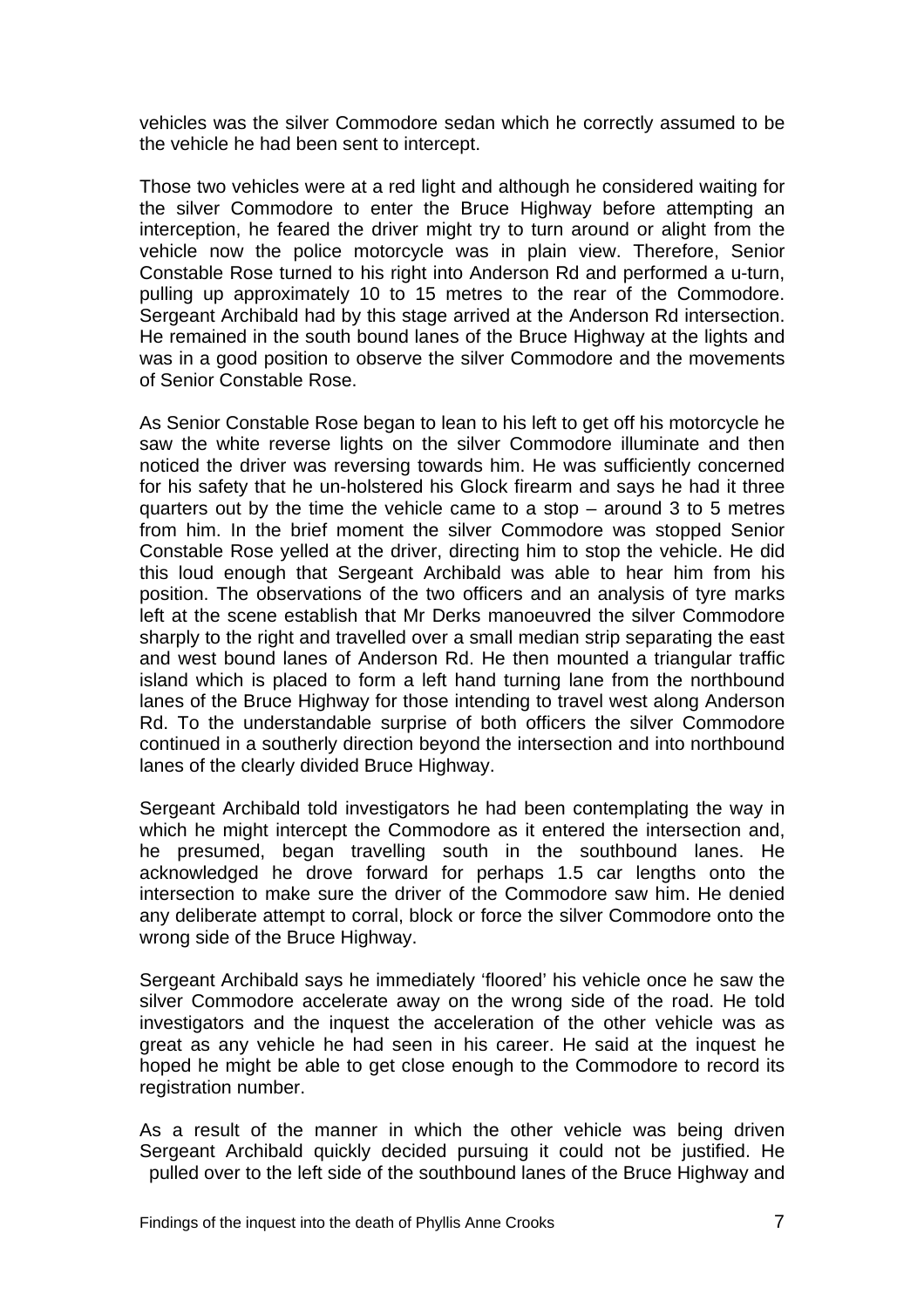came to a stop; exactly as required by the policy on termination of either a pursuit or an attempted intercept. He said he had only travelled 40-50 metres south of the intersection, but if he is correct that he stopped next to a speed sign just south of the intersection, it seems likely he in fact travelled about 100 metres before pulling over.

When the silver Commodore drove off, Senior Constable Rose returned to his motorcycle, mounted the bike, re-attached his communications microphone and moved out into the intersection. He looked to his right to see the silver Commodore driving southbound along the northbound lanes of the highway. In his initial interview Senior Constable Rose said he estimated the silver Commodore to be travelling at "*140, 150, 160 that sort of speed*" at this time.

Senior Constable Rose was fearful for the danger the actions of this driver were posing to the public. He says he "*reached the decision in my mind that it*  was a, justified for a pursuit<sup>".[5](#page-9-0)</sup> Senior Constable Rose contacted Cairns communications, telling them:

#### "*Ah, ah get, get a marked car down here, he's on the incorrect side of the road."[6](#page-9-1)*

He said he made this communication by the time he had "*gone into the*  intersection".<sup>[7](#page-9-2)</sup> Sergeant Gregory Batt, who had left the RBT site in a red, marked high performance police car with the intention of patrolling the back streets around Loretta Avenue, heard this message. He proceeded immediately onto the Bruce Highway and travelled south towards where he understood Senior Constable Rose to be.

Pat Crooks had set off from her house further to the south intending to travel to her place of work, the Coles supermarket bakery, in central Cairns. At around 5:20am she was travelling north on the Bruce Highway in her blue Holden Commodore. She had just passed the intersection of the highway with Forest Gardens Boulevard and was approaching a right hand bend one must negotiate before reaching the next intersection to the north, that with Anderson Rd. This part of the Bruce Highway consists of three lanes in each direction divided by a median strip of concrete, wire fencing and waist to chest high shrubbery. The speed limit was 80km/h. The conditions on that morning were dry and by 5:20am the sun had risen sufficiently so there was good visibility without the need for headlights.

She may or may not have noticed Andrew Gordon who was also heading towards Cairns to commence work and who must only have been 100 metres or so in front of Mrs Crooks. Negotiating the right hand bend as he headed towards the Anderson Rd intersection, Mr Gordon's attention was drawn to the high beam lights of a vehicle. Moments later he realised the lights were on a vehicle driving on the wrong side of the road and coming towards him. He estimates he was about 200 metres from the Anderson Rd intersection at this

 $\overline{a}$ <sup>5</sup> Exhibit B2 at 16

<span id="page-9-1"></span><span id="page-9-0"></span><sup>6</sup> Exhibit B1.5

<span id="page-9-2"></span> $<sup>7</sup>$  Exhibit B2 at 59</sup>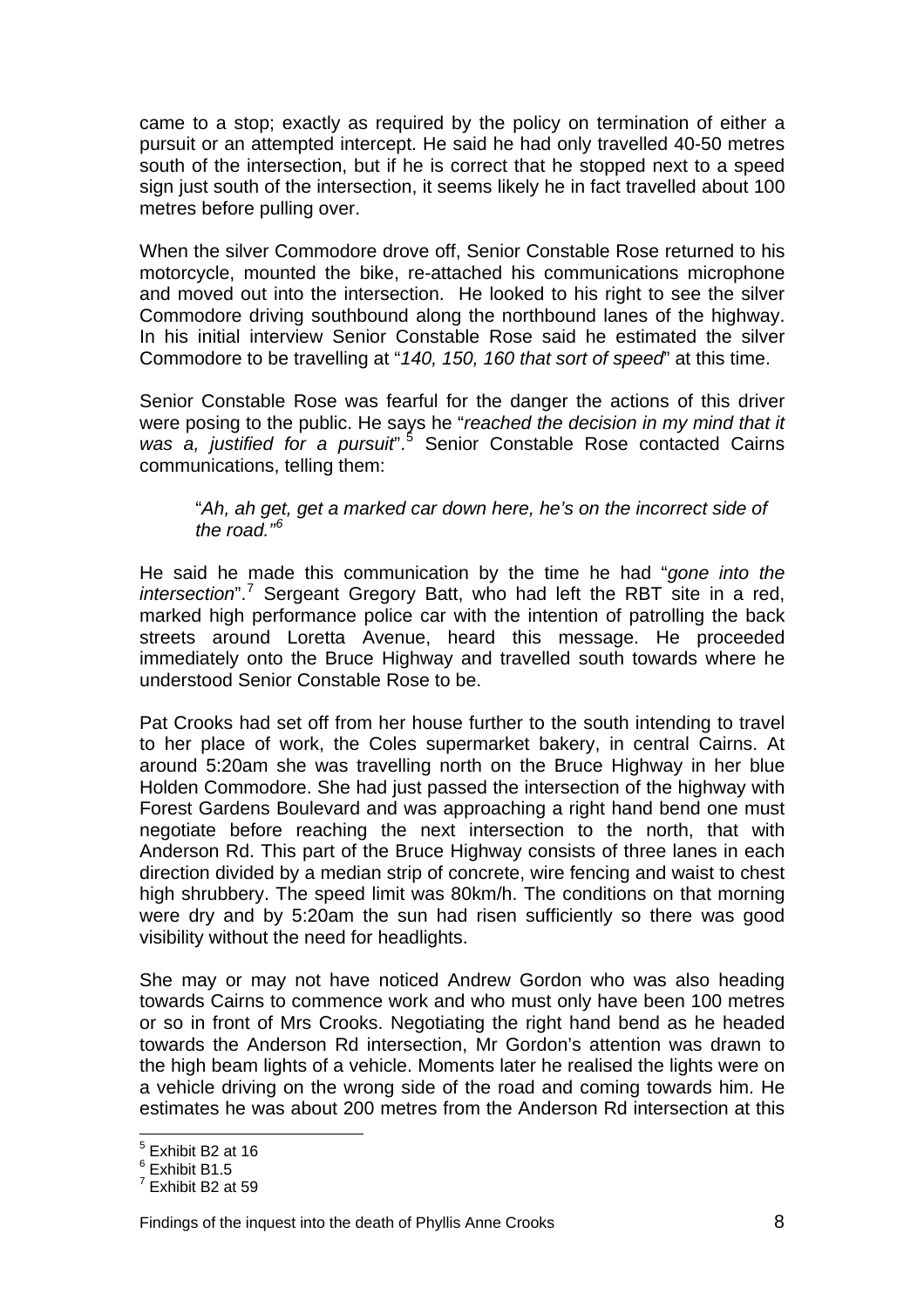point and about 100-150 metres from the other vehicle. Mr Gordon estimates the other vehicle was doing 80 - 90km/h as it went past him although "*he was*  still accelerating hard as he went past".<sup>[8](#page-10-0)</sup> Mr Gordon veered his vehicle to the left in order to avoid a collision.

Mr Gordon then noticed a police motorcycle:

"….*I observed the police motorcycle travelling south bound on the correct side of the road on the inside lane, I could hear that the bike was starting to wind up. I could see that he had his warning red and blue lights on, the lights were flashing, however, I don't recall hearing if his sirens were on, but I do recall that my windows were up.* 

*I would estimate that the motorcycle was about 100 metres behind the car, and behind the police motorcycle there was a marked highway car, this police car was white with the full markings down it's side, it would have been anywhere between 50 and 100 metres behind the police motorcycle, I think the police car was at the intersection of Anderson Rd, and the motorbike would have been 50-100 metres past that intersection. The police car was moving too, however, he was accelerating at a lot slower rate than the motorcycle"*

Senior Constable Rose rode into the southbound lanes of the Highway and accelerated quickly so that he reached a speed of between 100 and 120km/h. He noticed the Kluger of Sergeant Archibald pulled over to the left hand side of the road and presumed he had done so because he was driving an unmarked vehicle. Seven seconds after the first radio transmission Senior Constable Rose, who was assigned the communications call-sign "907", broadcast the following:

"*907 Cairns is in pursuit*".

After being asked by communications where he was and in what direction he was travelling, Senior Constable Rose began a further broadcast, 16 seconds after his initial contact, stating:

"*Down the Bruce Highway towards Forest Gardens and the …… he's lost it ah he's lost it on the incorrect side of the road. Get an ambulance and firies here."* 

Constable Trevor Keenan had finished his shift with the Cairns Tactical Crime Squad at 5:00am. He was still in his uniform driving his private vehicle home southbound on the Bruce Highway. He had gone through the RBT site and as he travelled through the Anderson Rd intersection he saw the motorcycle of Senior Constable Rose, with lights flashing, enter the intersection from the right hand lane. It proceeded parallel to him before pulling away. Constable Keenan estimates he was travelling at the speed limit of 80km/h and the motorcycle only slowly accelerated away from him.

<span id="page-10-0"></span> 8 Exhibit B39

Findings of the inquest into the death of Phyllis Anne Crooks 9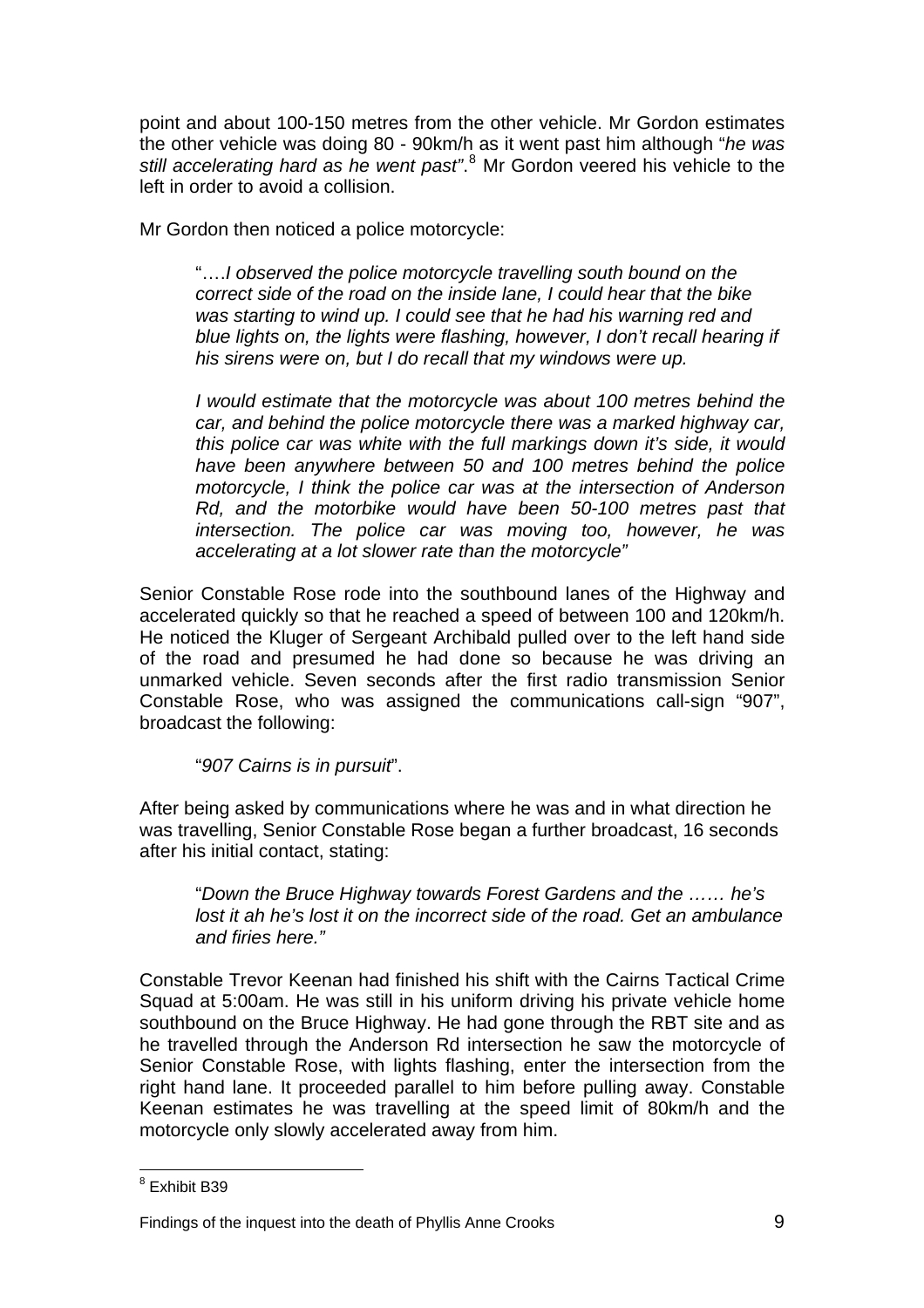#### <span id="page-11-0"></span>*The crash and aftermath*

The silver Commodore being driven by Mr Derks struck the blue Commodore of Mrs Crooks in an almost direct head on impact. The excess speed of the silver Commodore over the other vehicle caused Mrs Crooks' vehicle to be forced backwards 32 metres from the point of impact. Both vehicles sustained extensive damage, with the silver Commodore ending up against the median strip and the blue Commodore being shunted back and coming to rest in the middle of the far right of the three northbound lanes.

Senior Constable Rose and Sergeant Archibald did not see the actual collision but both deduced there had been a crash as a result of seeing smoke and steam rising and hearing a loud bang.

Senior Constable Rose was the first to arrive on the scene. He pulled up in the south bound lanes of the Bruce Highway, clambered over the guard rail on the median strip and checked on the occupants of both vehicles. He could see both were injured but it was clear Mrs Crooks had suffered the most serious injuries. Senior Constable Rose returned to his motorcycle to brief Cairns communications on the seriousness of the situation and the urgency of his need for an ambulance. He later appropriately noted the District Duty Officer would be required to attend.

Constable Keenan arrived moments after Senior Constable Rose and quickly assessed the conditions of the two drivers in the same way. He focussed his attention on Mrs Crooks and over the following minutes did all he could to help her. It was clear she was very badly injured but she was conscious and in a great deal of pain. The most immediate task was for Constable Keenan, using a great deal of force, to move the steering wheel away from Mrs Crooks' chest which had been obstructing her breathing. He then held Mrs Crooks, supporting her head and speaking to her until the arrival of paramedics. At one point he was required to alert other police to the possibility of a fire having developed in the engine bay as smoke levels increased. He did this covertly so as not to alarm Mrs Crooks about the possible danger and fortunately no flames developed prior to the arrival of the Queensland Fire and Rescue Service (QFRS). I have been asked by the family of Mrs Crooks to particularly note their appreciation for the actions of Constable Keenan in providing her with what comfort could be given in her last moments of consciousness. I can well understand why they have asked me to do this and I commend Constable Keenan for his conduct.

It was necessary for the QFRS to cut both drivers from their vehicles so they could be transported by ambulance to Cairns Base Hospital. QAS records show they received a call from police at 5:20am and the first paramedics arrived at the scene at 5:26am.

On arrival at Cairns Base Hospital doctors considered the most urgent injury of many suffered by Mrs Crooks was a suspected intra-abdominal haemorrhage. She underwent a laparotomy during which her spleen and parts of her small bowel and colon were removed. She was transferred to the intensive care unit and after ongoing treatment overnight it became apparent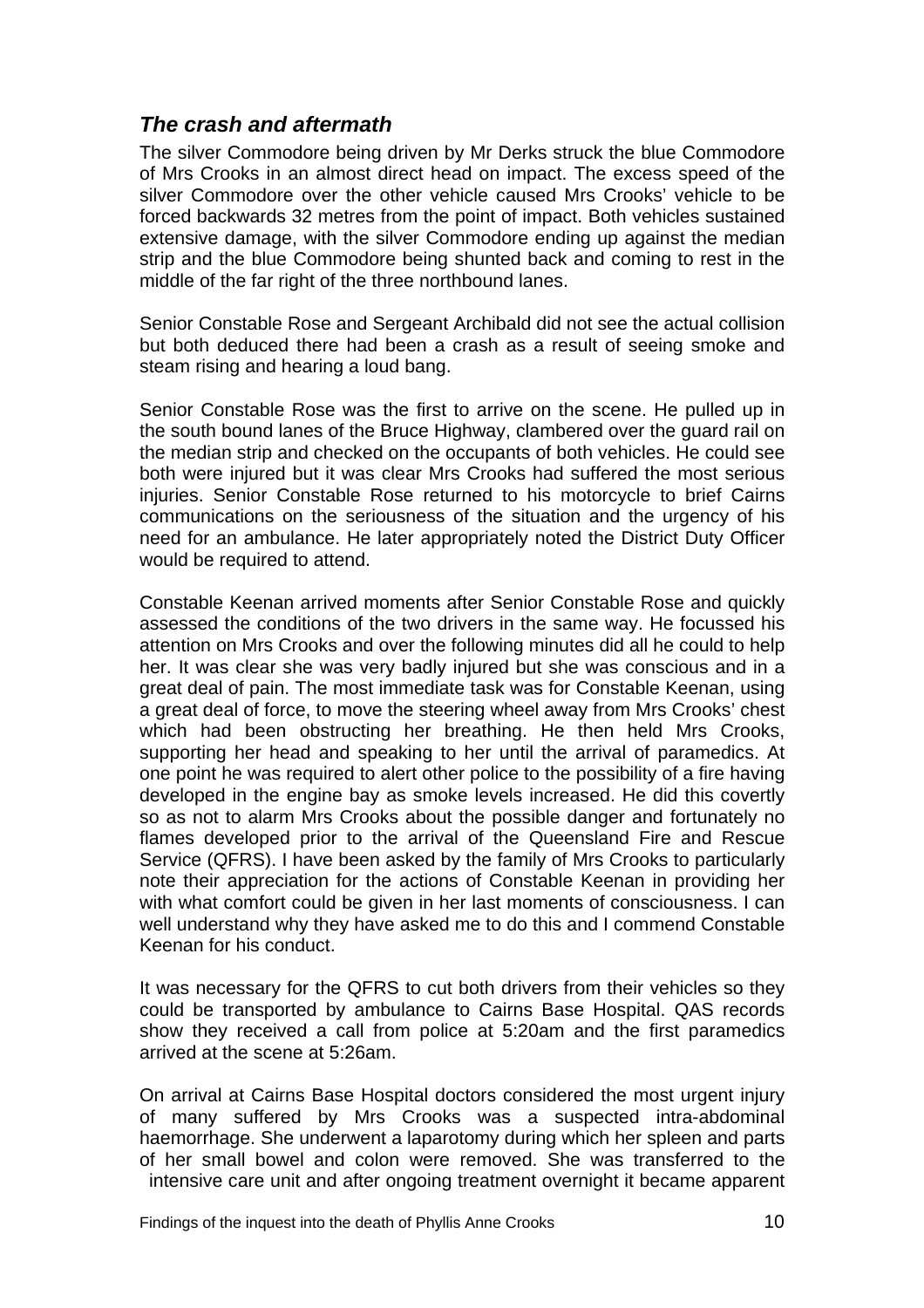<span id="page-12-0"></span>she had an irreversible brain injury and she would not recover. After consultation with her family life support measures were ceased early on the morning of 13 December 2009.

Dr Conrad Macrokanis issued a life extinct form at 6:25am on 13 December 2009.

## *The autopsy*

A post-mortem examination was conducted on the body of Mrs Crooks at the Cairns Base Hospital mortuary on the morning of 14 December 2009 by an experienced forensic pathologist, Dr Paull Botterill.

In his detailed autopsy report which was tendered at the inquest, Dr Botterill stated:

"*In plain terms, post mortem examination showed surface grazes, lacerations and bruises, swelling and mobility in keeping with fractures of the left leg and both ankles, multiple broken ribs, bleeding into the chest cavity spaces, bruising of the lung surfaces, a collection of blood over the left surface of the brain, swelling of the brain and evidence of surgical removal of spleen and part of the small bowel and colon."* 

Dr Botterill, having considered the facts as set out by police on the Form 1 issued an autopsy certificate listing the direct and antecedent cause of death as:

 (a) Multiple injuries; due to or as a consequence of (b) Motor vehicle collision.

## *The investigation findings*

The forensic crash investigation conducted by Senior Constable Ezard established that the point of collision was 582 metres south of the Bruce Highway/Anderson Rd intersection.

Applying well accepted methods of calculation based on the tyre marking left at the collision scene and the distance Mrs Crooks' vehicle was shunted backwards after impact, Senior Constable Ezard calculated the vehicle of Mr Derks was travelling at 153km/h if one assumes Mrs Crooks' vehicle was travelling at 20km/h when struck. The actual speed of the silver Commodore can also be inferred from two other pieces of evidence:

i) the speedometer needle was found to be stuck on a reading of 160km/h when mechanically inspected; and

ii) analysis of the airbag memory device in the silver Commodore by an appropriate expert showed that 1 second before the deployment of the airbag that vehicle was travelling at 100 miles per hour (161km/h)

A blood specimen taken from Mr Derks at 6:45am on 12 December 2009 contained a blood alcohol concentration (BAC) of 0.194%. Expert evidence tendered at the inquest indicated Mr Derks' BAC at the time of the collision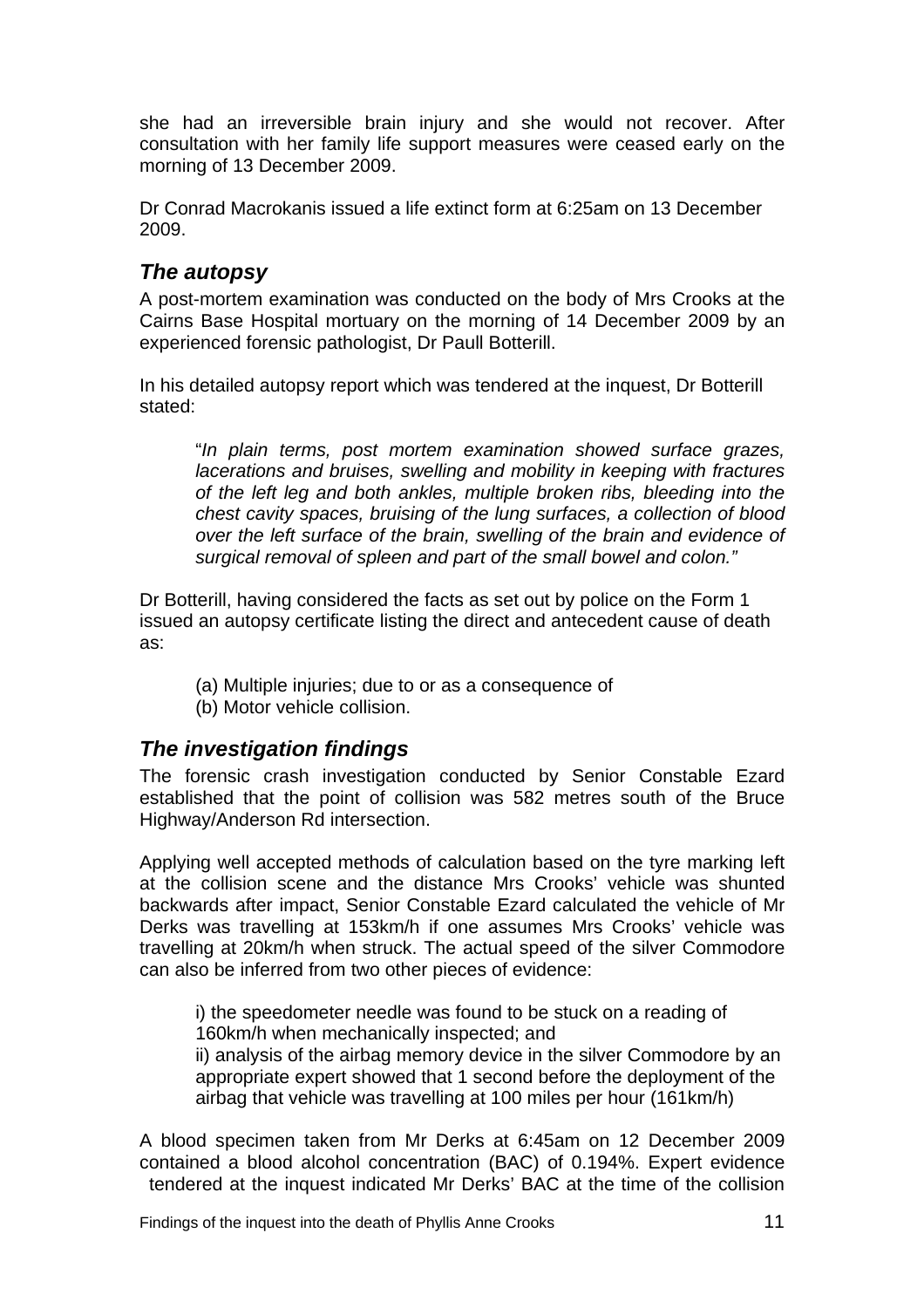<span id="page-13-0"></span>was likely to have been 0.219%.

Toxicological analysis of a blood sample taken from the body of Mrs Crooks and of urine samples taken from Sergeant Archibald and Senior Constable Rose were negative for any drugs or alcohol.

No CCTV footage of the pursuit or the events leading to it was able to be obtained.

#### *Adjunct investigation*

After conducting his investigation into the further allegations raised with the CMC, Acting Inspector Crowe determined no further action was required, although the CMC file apparently remains open until the conclusion of these proceedings. It is clear the complainants to the CMC were passing on hearsay information and were unable to substantiate their concerns with any evidence.

The source of the information regarding Sergeant Archibald and the suggestion another officer was silenced in relation to the information could be traced back to statements made by a constable who had performed traffic control duty near the accident site some time after it occurred. That officer gave evidence at the inquest and stated he had been told the information regarding Sergeant Archibald by another officer whose identity he claims he is now unable to remember. It is clear from his evidence and for other reasons I need not expand upon, that the allegation he was told to "shut up" stem from a misunderstanding and any comments made in this regard were not at all sinister.

The allegation Sergeant Archibald attempted to block the path of the Commodore at the Anderson Rd intersection is also without substance.

#### **Findings required by s45**

I am required to find, as far as is possible, who the deceased person was, how she died, when and where she died and what caused her death. As a result of considering all of the material contained in the exhibits and the evidence given by the witnesses, the material parts of which I have summarised above, I am able to make the following findings.

| Identity of the deceased - | The deceased person was Phyllis Anne<br>Crooks                                                                                                                                                                                                                                                          |
|----------------------------|---------------------------------------------------------------------------------------------------------------------------------------------------------------------------------------------------------------------------------------------------------------------------------------------------------|
| How she died -             | She died as a result of injuries sustained<br>while driving a vehicle which was involved in<br>two vehicle head-on collision. The<br>a<br>collision was caused by the criminally<br>dangerous driving of the other driver who<br>was being pursued by a police officer at the<br>time of the collision. |

**Place of death - She died at Cairns Base Hospital in**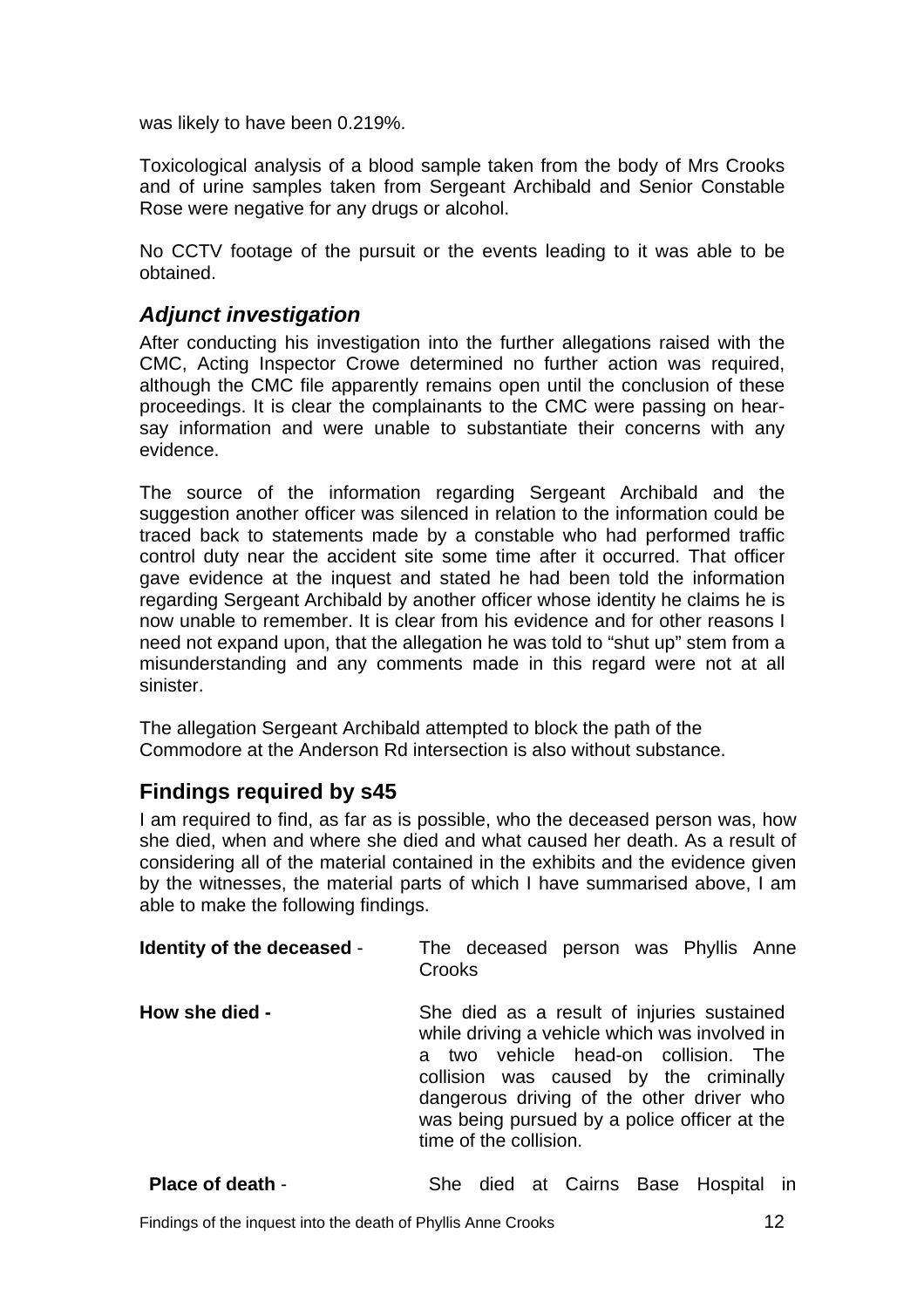Queensland.

<span id="page-14-0"></span>**Date of death** - Mrs Crooks died on 13 December 2009.

**Cause of death** - Mrs Crooks died from multiple severe injuries resulting from a motor vehicle collision.

# **Concerns, comments and recommendations**

Section 46, in so far as it is relevant to this matter, provides that a coroner may comment on anything connected with a death that relates to public health or safety, the administration of justice or ways to prevent deaths from happening in similar circumstances in the future.

The direct and proximate cause of the terribly sad death of Phyllis Crooks was the criminally dangerous drunken driving of Robert Derks. It is clear the attempted interception of his car by Senior Constable Rose precipitated his driving down the highway in the crazily dangerous manner but that does not necessarily suggest Senior Constable Rose did anything wrong or was in any way responsible for the death of Mrs Crooks. What needs to be considered is whether the actions of the officers involved in the incident were lawful and reasonable. The best way to do that in my view is to assess whether the officers complied with the relevant QPS policies.

# *QPS pursuit policy*

On 1 January 2008, after an extensive trial period, the QPS implemented a new pursuit policy state wide. The policy has subsequently been refined and is again undergoing an extensive review to consider recommendations made in previous inquests. I acknowledge the reforms to date and the current process of review, evidence an ongoing commitment by the QPS to grapple with the very complex challenges thrown up by this aspect of policing.

I shall now summarise those parts of the policy in force in December 2009 and relevant to this case.

#### **When can a pursuit be commenced and continued?**

The principles underpinning the policy are outlined in the Operational Procedures Manual (OPM). Those of particular relevance to this case are:

- *(i) Pursuit driving is inherently dangerous. In most cases the risk of the pursuit will outweigh the benefits.*
- *(ii) Pursuits should only be commenced or continued where the benefit to the community of apprehending the offender outweighs the risks.*
- *(iii) If in doubt about commencing or continuing a pursuit, don't.*

The policy assures officers that suspects who fail to stop when directed will still be the subject of law enforcement action, but less dangerous means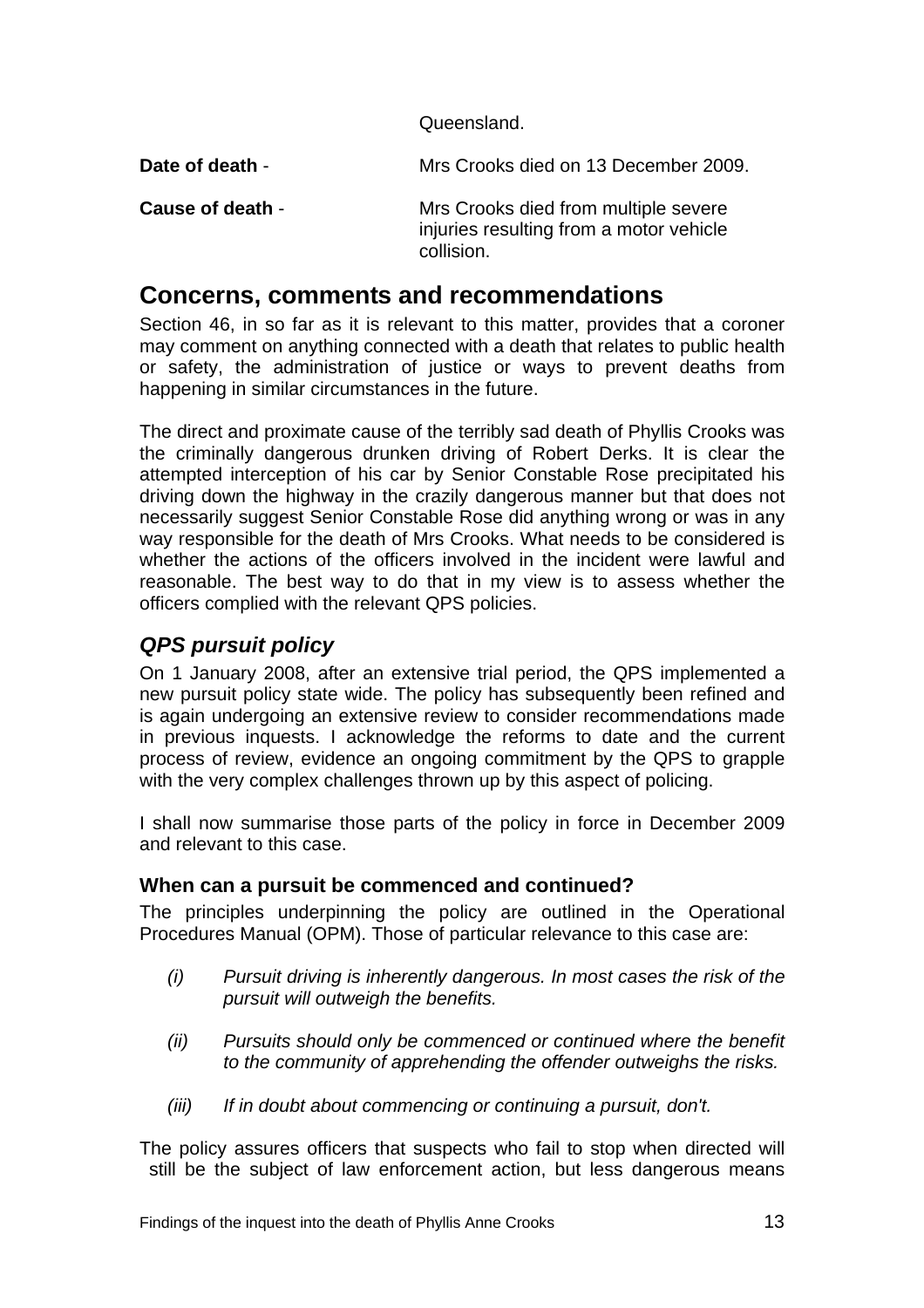than high speed pursuits will be utilised. It says:-

*The revised pursuit policy seeks to shift the manner of apprehension of people who fail to be intercepted from pursuits into other strategies. The Service will continue to apprehend offenders who fail to be intercepted but pursuits will not be the principal means of effecting apprehension.* 

The policy requires the pursuing officers to balance the utility of a pursuit against the risks it generates. The utility is gauged by considering the consequences of failing to intercept the pursued – the seriousness of the offences the person fleeing may have committed and the strength of the evidence indicating they have committed those offences. In this balancing exercise, issues of safety are to weigh more heavily than has been the case under earlier policies.

According to the policy, "pursuit" means the continued attempt to intercept a vehicle that has failed to comply with a direction to stop where it is believed on reasonable grounds the driver of the other vehicle is attempting to evade police.

"Intercept" means the period from deciding to direct the driver of a vehicle to stop until either the driver stops or fails to stop. It includes the period when the police vehicle closes on the subject vehicle in order to give the driver a direction to stop.

The policy specifically excludes some matters from being sufficient on their own to justify the commencement of a pursuit. These are termed "*non-pursuit matters"* and they include licence and vehicle checks, random breath tests and traffic offences.

If the circumstances do justify a pursuit, the policy sets out to aid the process of risk analysis by dividing these situations into three categories:

- Pursuit category 1 –There are reasonable grounds to believe the driver or occupant of the vehicle will create an imminent threat to life; he/she has or may commit a homicide or attempt to murder or has issued threats to kill any person.
- Pursuit category  $2 It$  is known the driver or occupant has committed an indictable offence, a summary offence involving the unlawful use of the vehicle or dangerous driving prior to the attempted interception.
- Pursuit category 3 There is a reasonable suspicion the driver or occupant of the vehicle has committed an indictable offence or a summary offence involving the unlawful use of the vehicle.

The category of the pursuit becomes relevant to the process of risk analysis because the policy makes it clear to officers, the less serious the category, the less tolerance there is for risk and, therefore, the more likely it will be the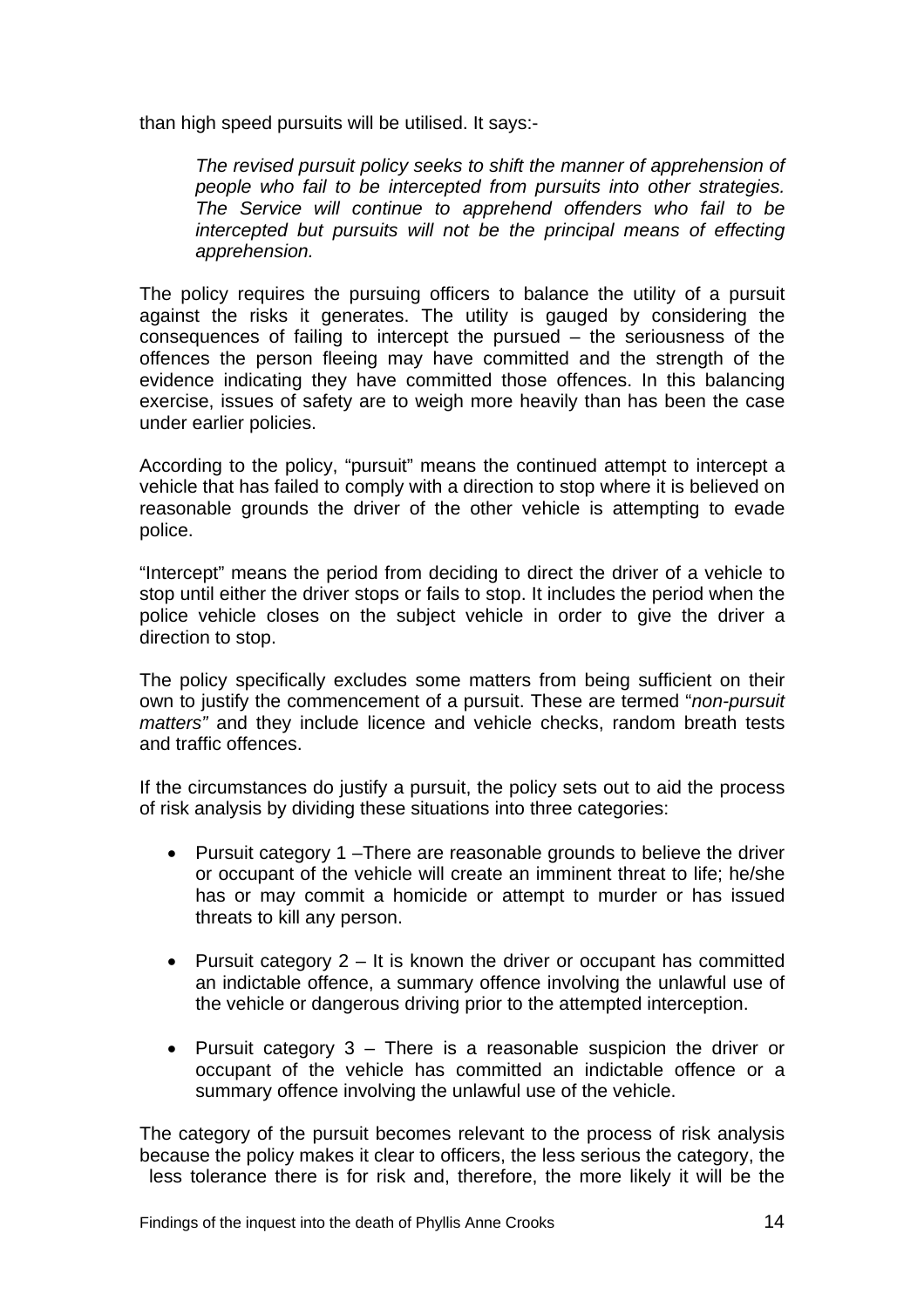<span id="page-16-0"></span>risks of a pursuit will outweigh any potential benefits. The policy also sets out several factors that must form part of the ongoing process of risk assessment to be considered by an officer.

#### **When an intercept becomes a pursuit**

When an officer is attempting to intercept a vehicle, if the vehicle fails to stop as soon as reasonably practicable, and the officer reasonably believes the driver of the vehicle is attempting to evade police, a pursuit is said to commence if the officer continues to attempt the intercept.

The reference to "reasonably believes" means the question is not determined by the subjective views of the pursuing officer, rather, as with most aspects of law enforcement, officers must align their conduct with what a reasonable officer would do or believe in the circumstances.

If a pursuit is not justified, an attempted intercept must be abandoned. Similarly, if a pursuit that had initially been justified becomes one where either the officer, the occupants of the pursued vehicle or members of the public are exposed to unjustifiable risk, then it must be abandoned. In such cases the officer must turn off the flashing lights and siren, pull over and stop the police vehicle at the first available safe position.

#### **Was there a pursuit in this case?**

Senior Constable Rose drove past Mr Derks as he sat in the Commodore, stationary behind another vehicle at the intersection of Anderson Rd and the Bruce Highway. The blue flashing light on the officer's marked police motorcycle was illuminated and he positioned it 10 to 15 metres behind the Commodore. As the officer alighted from the motorcycle Mr Derks commenced reversing and then stopped. The officer moved towards the car and yelled for the driver to stop. He didn't; he accelerated away.

I have no doubt Mr Derks was aware Senior Constable Rose wanted him to stop and wished to speak with him and he drove off to avoid that happening. Senior Constable Rose acknowledged he also came to this conclusion.

The officer re-mounted his motorcycle and set off after the Commodore, albeit on the correct side of the road. It was suggested in submissions these actions might not have constituted a pursuit because the officer was not actively attempting to intercept the car; he was only "monitoring" it. I don't accept that interpretation and neither did the officer in question: he recognised he was in a pursuit and promptly discharged his obligation to advise police communications of this. I find the pursuit commenced when the officer went through the intersection and turned onto the Bruce Highway. I also find that at that time he had seen Mr Derks driving very fast on the wrong side of the divided highway.

That raises the questions of whether a pursuit was permitted, if it was, whether it was justified, and if so, whether it was conducted appropriately.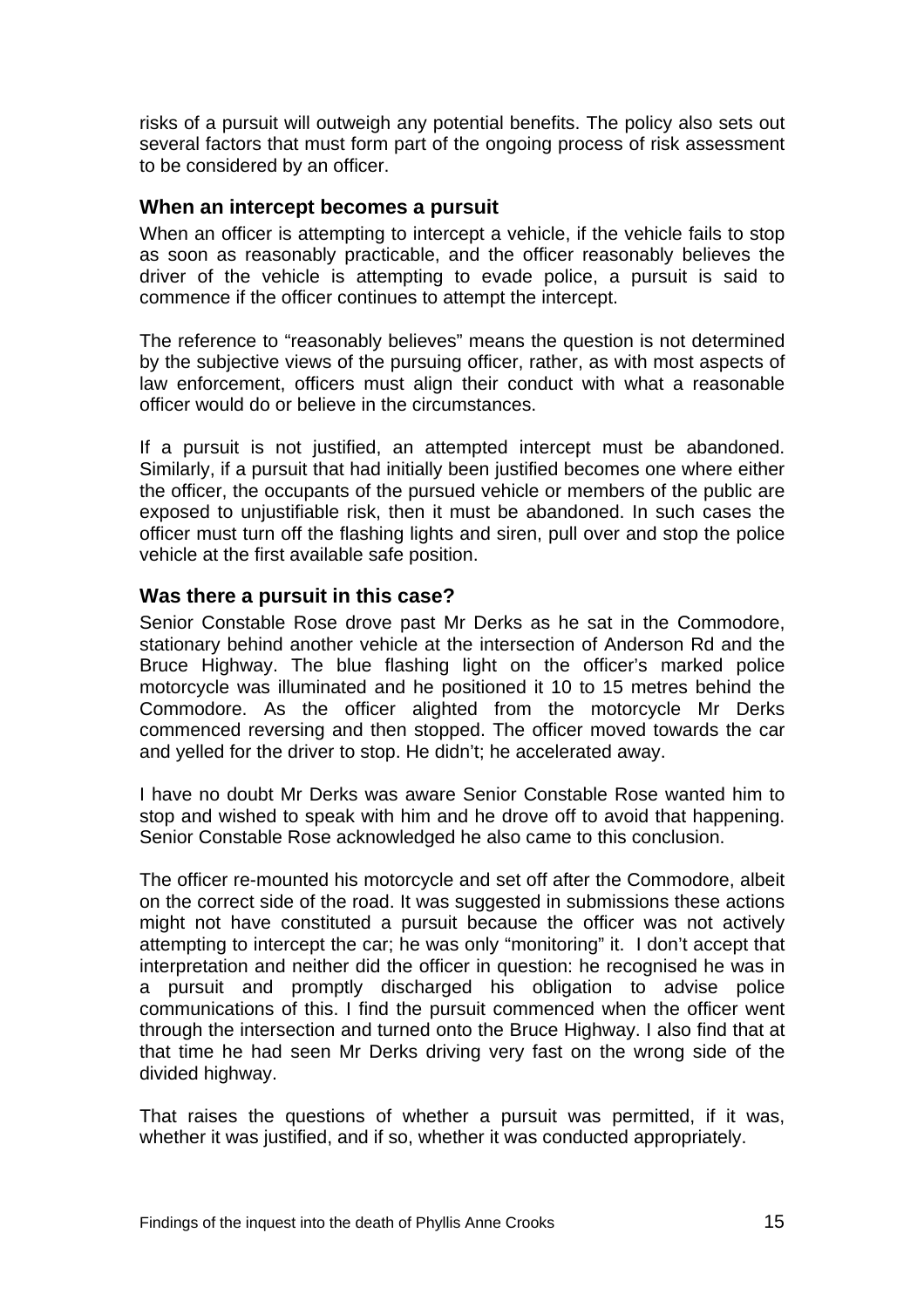### <span id="page-17-0"></span>*Was a pursuit permitted?*

To be permitted the pursuit would have to fit within one of the three categories outlined above. The definition of pursuit category 2 includes in paragraph (i) an indictable offence. We now know Mr Derks had committed many indictable offences earlier that night and was at the material time unlawfully using the Commodore, but none of that was known to the officers when they were attempting to intercept him. The dangerous driving the officers witnessed when Mr Derks drove off was also an indictable offence but as that offence is specifically mentioned in pursuit category 2 paragraph (iii), I conclude the limitation on reliance on that offence as a justification for a pursuit set out in paragraph (iii) applies, namely, the dangerous operation of the vehicle must be the reason for the initial attempted unsuccessful interception, not a consequence of it, as happened here.

There is no suggestion pursuit category 3 is relevant and so we are left with pursuit category 1 which is the justification Senior Constable Rose has relied upon from the outset, at least by inference, if not explicitly.

In particular it is submitted the officer could have reasonably believed the driver of the Commodore *"(i) will create an imminent threat to life."* I accept that. Unfortunately, the issue is complicated by a sentence in the definition section which reads*, "It includes a situation where the behaviour of the fleeing vehicle is such that there is an imminent threat to life and the risk of not pursuing apparently exceeds abandoning the pursuit."* 

The counsel participating in this inquest bravely sought to breathe meaning into this sentence but I have concluded those attempts were futile. I suspect from reading the example which follows the drafter meant to suggest in some cases the risks of not pursuing could outweigh the risks of a pursuit, thus justifying one. However, in view of the uncertainty, an officer in Senior Constable Rose's situation could not be expected to untangle the twisted syntax a phalanx of lawyers only made more muddled. I conclude the circumstances could constitute a pursuit category 1.

#### *Was a pursuit justified?*

Once an officer is satisfied a matter falls into one of the pursuit categories, he/she is required to consider whether in the circumstances a pursuit is permitted. That requires a risk assessment referencing various safety factors. It is mandated that if the pursuit exposes anybody to an unjustifiable risk it must be abandoned. It also provides that when a pursuit category 1 is involved a higher level of risk can be tolerated.

Senior Constable Rose says he undertook the necessary risk assessment in this case. He noted there was minimal traffic on a well maintained and wide road and he was riding a marked and well illuminated motorcycle in clear and dry conditions. It was also particularly pertinent that in all probability the fleeing motorist could not see his pursuers. The officer drove in a very controlled and responsible manner, he quickly reported to police communications what was transpiring and he sought assistance. The pursuit